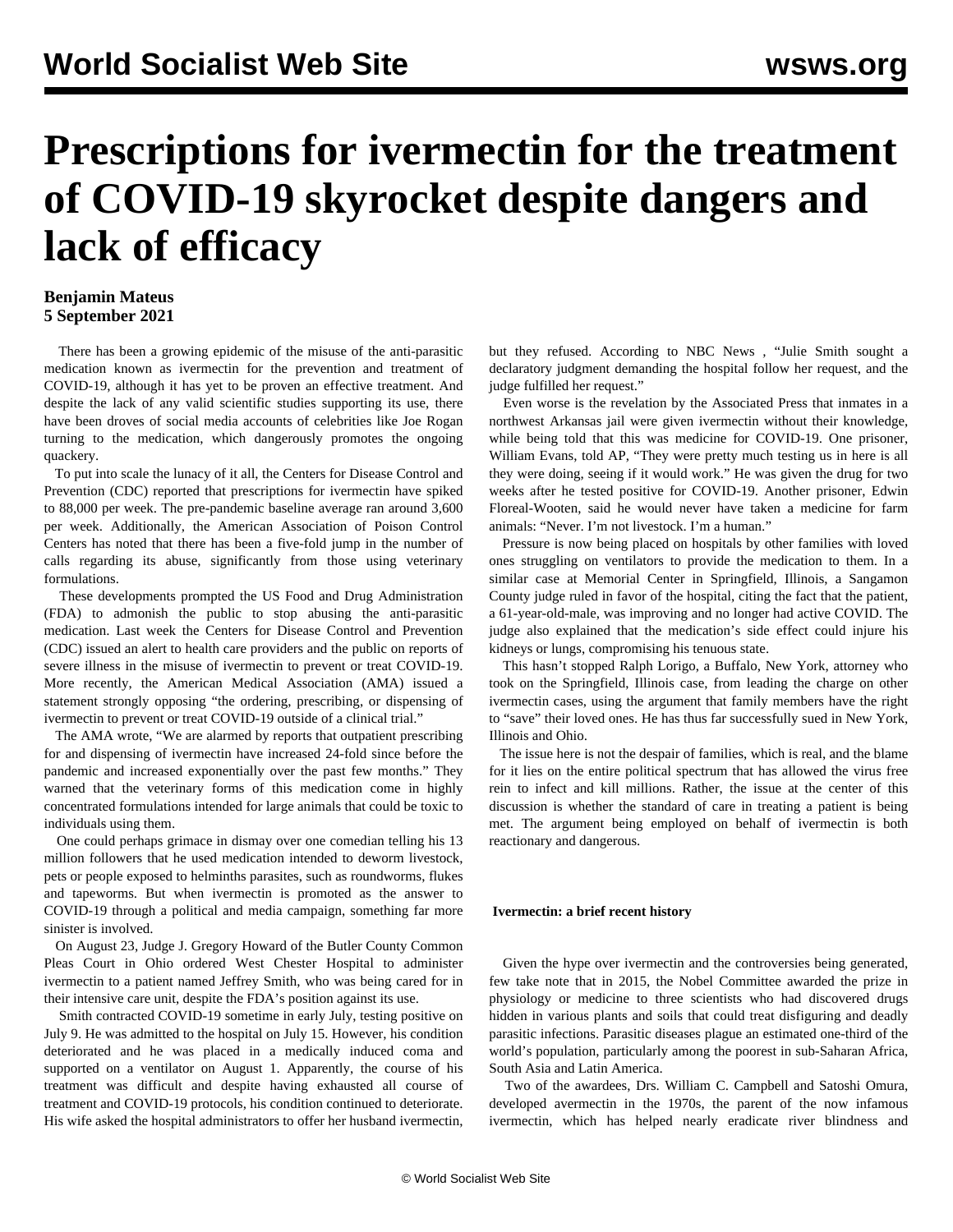drastically curtail the incidence of filariasis, a condition that leads to the swelling of lymphatic channels in the legs, causing a condition colloquially called Elephantiasis. The third scientist recognized for the Nobel was Dr. Tu Youyou of China who discovered artemisinin, a drug that has become the mainstay in the prevention of malaria.

 The Nobel Committee wrote, "These two discoveries [avermectin and artemisinin] have provided humankind with powerful new means to combat these debilitating diseases that affect hundreds of millions of people annually. The consequences in terms of improved human health and reduced suffering are immeasurable [because parasitic diseases] represent a huge barrier to improving human health and well-being."

 The World Health Organization (WHO) has estimated that approximately 1.5 billion people have been infected with soil-transmitted parasitic worms. More than half of those infected are children who can develop severe abdominal pain with debilitating diarrhea, leading to serious malnutrition. The WHO has recommended that those living in endemic areas periodically take these medications as forms of prevention, a treatment also known as deworming.

 Alongside its use among a large swath of the population affected by these devastating infections, ivermectin's use in veterinary medicine followed its discovery and large-scale manufacturing by Merck. Veterinarians have been using it for nearly 40 years to treat heartworm disease in some small animal species as well as certain internal and external parasites in various animal species.

 Interestingly, though now in their 90s, Dr. Campbell and Dr. Omura have had an opportunity to weigh in on the controversy surrounding ivermectin, though with opposed sentiments.

 In April 2020, the Royal Irish Academy asked Dr. Campbell if ivermectin could kill SARS-CoV-2. The question was raised after a [study](https://www.sciencedirect.com/science/article/pii/S0166354220302011) conducted the previous month at Royal Melbourne Hospital's infectious diseases reference laboratory that found ivermectin had a significant ability to inhibit the virus from replicating under *in-vitro* conditions (in a test tube, culture dish or outside a living organism.)

 In a lengthy [response](https://www.ria.ie/news/publications-covid-19-research-response/does-ivermectin-kill-covid-19-virus), he warned that the concentrations used in these tests on mammalian cells were many magnitudes higher than would be tolerated in humans. In high concentrations, ivermectin can lead to many gastro-intestinal disturbances as well as the suppression of breathing, coma and possibly death.

 Thoughtfully, Dr. Campbell emphasized the need for future studies to determine if ivermectin truly possessed anti-viral efficacy, before using it in a clinical setting. He wrote, "On the other hand, it has been approved for use against parasites, not against viruses: and awareness of ivermectin's prior approval for a different use carries the risk of unduly raising hopeful expectations in this matter, with attendant risk of hasty and ill-considered action."

 However, Dr. Omura ,who is affiliated with Kitasato University, has allied himself with promoting ivermectin and its use in fighting the coronavirus, in what amounts to a long descriptive [essay](http://jja-contents.wdc-jp.com/pdf/JJA74/74-1-open/74-1_44-95.pdf) published in the *Japanese Journal of Antibiotic s* in March 2021. Many of the studies cited in his report have never been peer reviewed and suffer significant methodological flaws. Many of the sources have been lifted from pseudoscientific platforms that have uncritically collected any publication that support their views.

#### **Scientists speak out on ivermectin**

 In Brazil, where ivermectin has been heavily promoted by the government of fascistic President Jair Bolsonaro, a professor of microbiology at the University of Brasilia, Dr. Fabiana Brandão, speaking with *[Estadao](https://politica.estadao.com.br/blogs/estadao-verifica/texto-de-vencedor-do-nobel-nao-comprova-eficacia-da-ivermectina-contra-covid-19/) ,* explained ,"although the [pseudo-scientific] platform, Ivmmeta.com, presents a structure alluding to scientific works, including graphics and mathematical calculations, the site has dangerous content with harmful interpretations full of [erroneous] and biased data." She notes that the presented studies have not been analyzed by other scientists in the same fields, and that often the studies have characteristics that do not even lend themselves to being compared.

 Marcio Bittencourt, a researcher at the University Hospital of the University of São Paulo, highlighted that these studies have been selected based on their favorable results, but have failed to be published in journals or reviewed by experts. Many of the study authors do not even identify themselves or take responsibility for the data they present. Meanwhile, even Dr. Omura's survey conceded that the WHO and the NIH have recommended against the administration of ivermectin for COVID-19 prevention or treatment.

 Dr. Mellanie Fontes-Dutra, a doctor of neurosciences at the Federal University of Rio Grande do Sul, called Omura's work a "theoretical dissertation," which does not provide confirmation or refutation of the efficacy of ivermectin. However, it is precisely such an objective evaluation that has been lacking, which makes the pseudo-scientific façade presented by Ivmmeta dangerous. Fontes-Dutra explained that to confirm or discard the effectiveness of ivermectin, it would be necessary to conduct "meta-analyses with extremely outlined methodologies, randomized and controlled clinical trials are important and have immense weight to hammer out on a subject. Even signed by a Nobel, this [Omura's] article does not change the current state of understanding of the use of ivermectin for COVID-19."

#### **The science on ivermectin**

 The pandemic continues to spin out of control, killing more every day without any effort on the part of the ruling elites to stem these repeated waves of infections that enable the convergent evolution of more lethal strains of the coronavirus. Despite the success in developing the COVID vaccines, vaccination has been used not as a mechanism in a comprehensive array of public health measures to eliminate and eradicate the virus globally, but as a means of lulling the population into accepting the inevitability that the virus is here to stay.

 Finding therapeutics that can limit the severity of or prevent COVID-19 is a serious and medically rewarding venture. For instance, the Randomized Evaluation of COVID-19 Therapy (RECOVERY) trial results has established the significance of the drug dexamethasone in the intervention in severe COVID-19 cases. Remdesivir and monoclonal antibodies, under specific criteria, appear to have modest efficacy. Medicinal oxygen is a cornerstone for the management of moderate to severe COVID-19 cases.

 Meanwhile, drugs like chloroquine and hydroxychloroquine, as well as the antibiotic azithromycin, have proven ineffective. The current frenzy and broad-based abuse of ivermectin, however, limits the ability to ascertain in well-designed trials its utility in COVID cases. Yet, when the governments and public health institutions in countries like Brazil, Peru, Colombia and even France, promote and condone without evidence the use of this drug, it sets a dangerous precedent. Even in the face of a health care crisis, properly conducted trials are the cornerstone of identifying reliable and effective treatments. It is precisely in a crisis that such information is most critical.

 Perhaps the most compelling review of the evidence thus far was conducted by the Cochrane Library, which maintains a collection of databases in medicine and other health care specialties that conduct